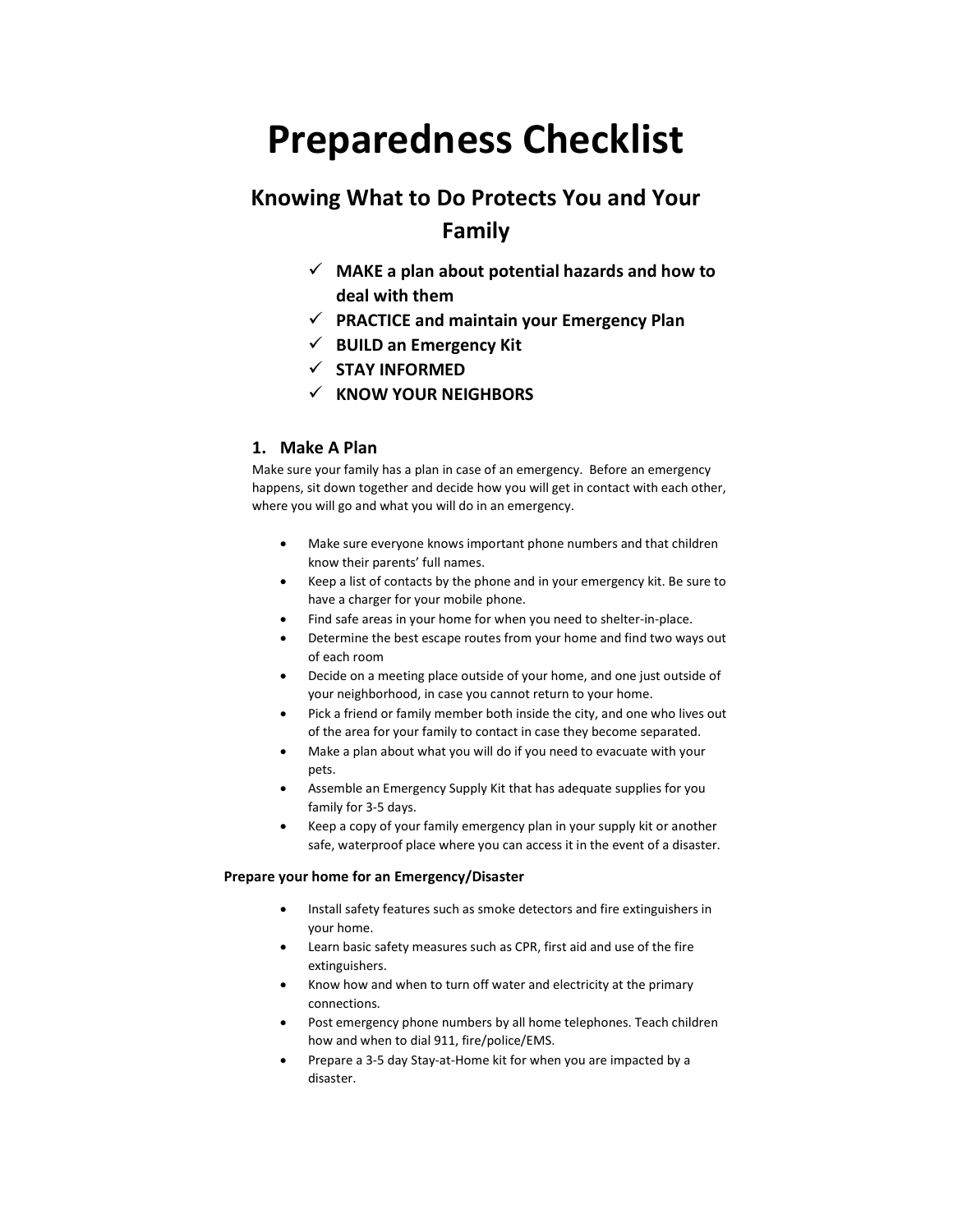Inventory your possessions. Keep important papers in a safe deposit box or another safe and dry location.

## 2. Practice Your Plan

- Conduct fire and emergency evacuation drills annually.
- Replace sored water every three months and food every six months.
- Test and recharge your fire extinguisher(s) according to manufacturer's instructions.
- Practice with your child so that he or she knows important phone numbers.
- Periodically visit your meeting place and remind family members what to do during and Emergency/Disaster, so that everyone is familiar.

## 3. Build and Emergency Kit

Building a family emergency kit is crucial. During Emergencies, you will need to be self-reliant for a period of time. You may want to consider two type of kits: Go-Bag and a Stay-At-Home Kit.

## Go-Bag

A Go-Bag is one that you would take with you in case of an evacuation. Go-Bags should be easily portable like a backpack or suitcase on wheels. Store it somewhere easily accessible. Go-Bag Checklist:

- $\Box$  Copies of your important papers in a waterproof bag.
- □ Extra set of car and house keys
- □ Extra mobile phone charger
- □ Bottled water and snack such as energy or granola bars enough for each person for 3-5 Days.
- □ First –aid kit, flashlight, and whistle
- $\Box$  Radio with batteries (don't forget to pack extra batteries)
- $\Box$  A list of the medications each member of your family needs and at least 14-day supply of each medications
- $\Box$  Toothpaste, toothbrushes, wet cleansing wipes and etc.
- $\Box$  Change of clothes underwear, socks and etc.
- $\Box$  Contact and meeting place information for your family and a small map of your local area.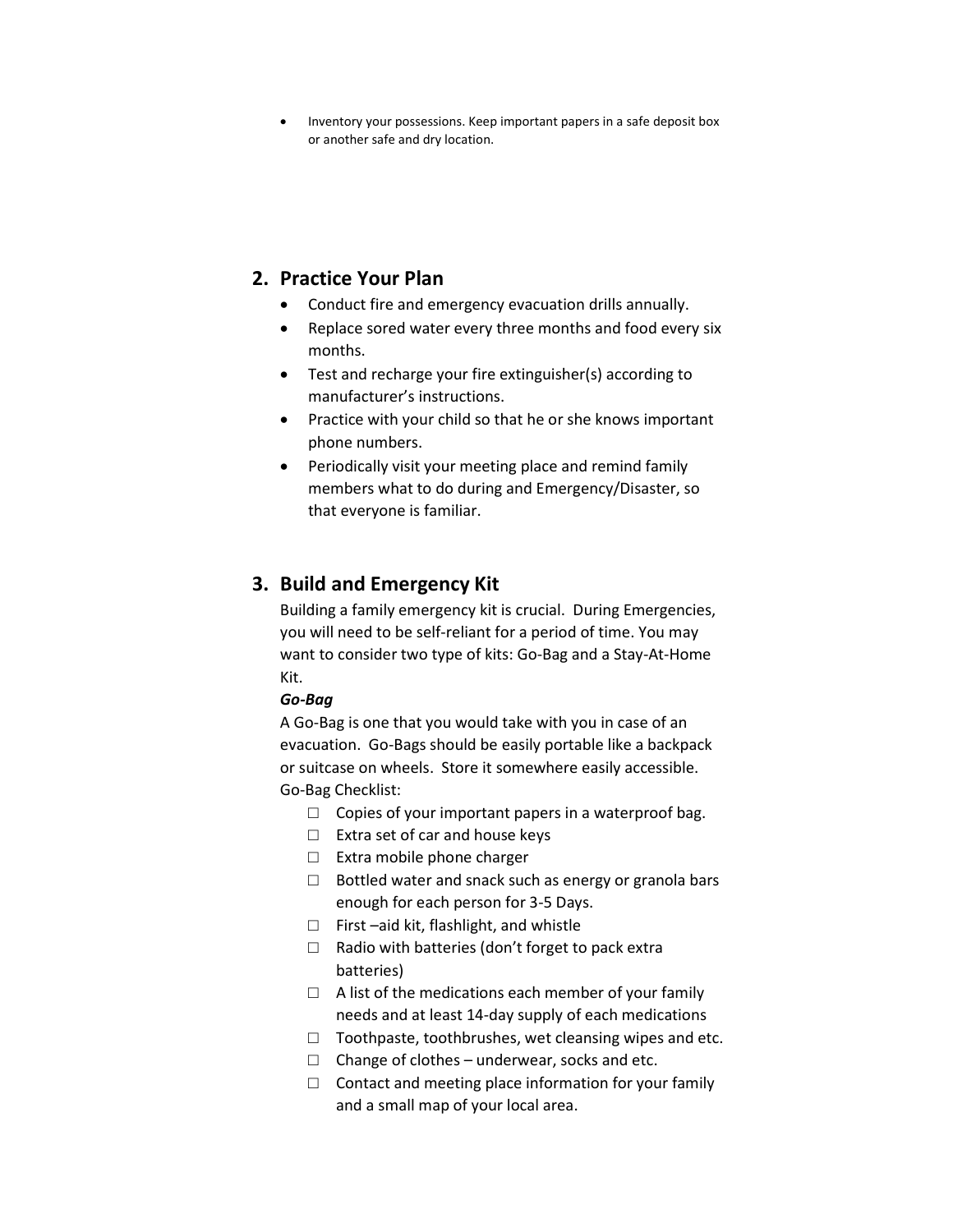$\Box$  A special cuddly stuffed animal for your child and something to help occupy their time, like books or coloring books. If this includes a hand held video game, make sure to have extra batteries.

## Stay-at-Home Kit

Use a Stay-at-Home Kit when you need to seek shelter. Recommended supplies to include in a basic kit:

- $\Box$  Water (one gallon per person per day, for drinking and sanitation (3-5 day supply)
- □ Non-perishable food (at least 3-5 days supply per person)
- □ Battery-powered or hand crank radio
- $\Box$  Weather radio with tone alert and extra batteries for both
- □ Flashlight and extra batteries
- □ First Aid Kit
- □ Whistle to signal for help
- $\Box$  Filter mask or cotton T-shirt, to help filter the air
- □ Moist towelettes, garbage bags and plastic ties for personal sanitation
- $\Box$  Wrench or plier to turn off utilities (water and electric)
- $\Box$  Manual can opener if kit contains canned foods
- □ Plastic sheeting, tarps and duct tape to shelter-in-place
- $\Box$  Items for unique family needs, such as daily prescription medications, infant formula or diapers
- □ Rain gear, change of clothes complete
- $\Box$  Mess kits, paper cups, plates and plastic utensils
- □ Cash or traveler's checks, change
- □ Paper Towels
- □ Fire Extinguisher
- □ Matches in a waterproof container
- □ Disinfectant
- $\Box$  Important family documents such as copies of insurance policies, identification and back account records in a waterproof portable container
- $\Box$  A special cuddly stuffed animal for your child and something to help occupy their time, like books or coloring books. If this includes a hand held video game, make sure you have extra batteries.

#### 4. Stay Informed

Stay informed in an emergency situation may be different than normal

Know when to dial 911